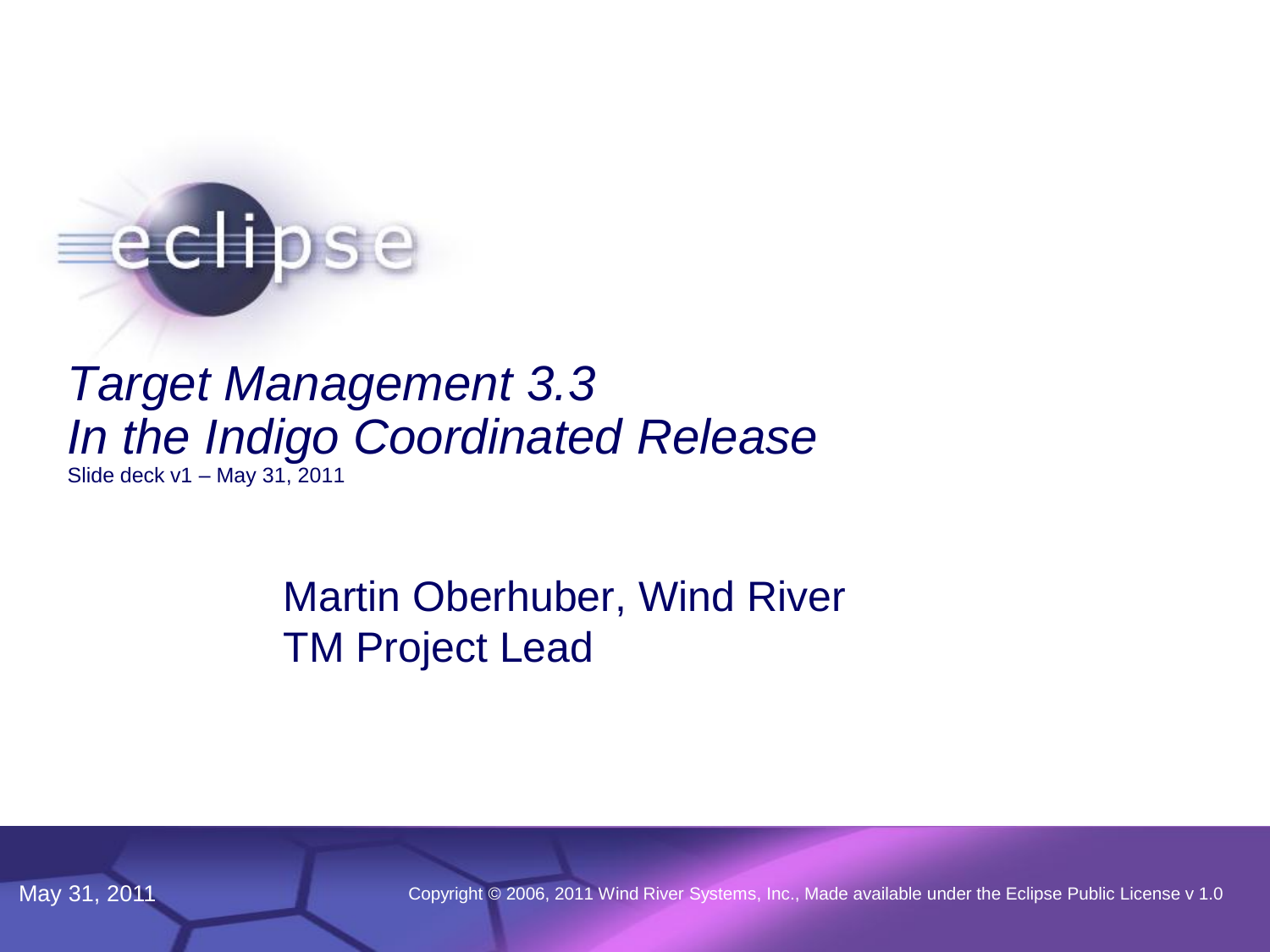# *Spotlight Talking Points*



- **TM 3.3 New Features** 
	- Mostly a maintenance release (stability, performance) steady improvements
	- SCP File Subsystem added, FTP stability, 10x SSH performance improvements
	- **F** Terminal ANSI compliance improved
- **API Quality:** 
	- **Few well-reviewed API additions backed by API Tooling.**
	- Fully binary compatible with TM 3.1 / 3.2
- **F**nd-of-Life issues:
	- Moved from DSDP into Tools TLP; TCF moved into separate project under CDT
	- Discovery component discontinued (after deprecating in 3.2)
	- WinCE subsystem no longer actively developed
- **IP Clearance and Licenses:** 
	- All licenses and about files are in place as per the Eclipse Development Process, the Due Diligence Process was followed for all contributions.
- Communities:
	- Constant flow of contributions (9 committers, 13 additional contributors was 15 in 3.2)
	- **Traffic on newsgroup and mailing lists relatively low, but showing steady usage**
	- Many adopters at Eclipse (CDT, PDT/RDT, DLTK) other OSS (Yocto) and commercial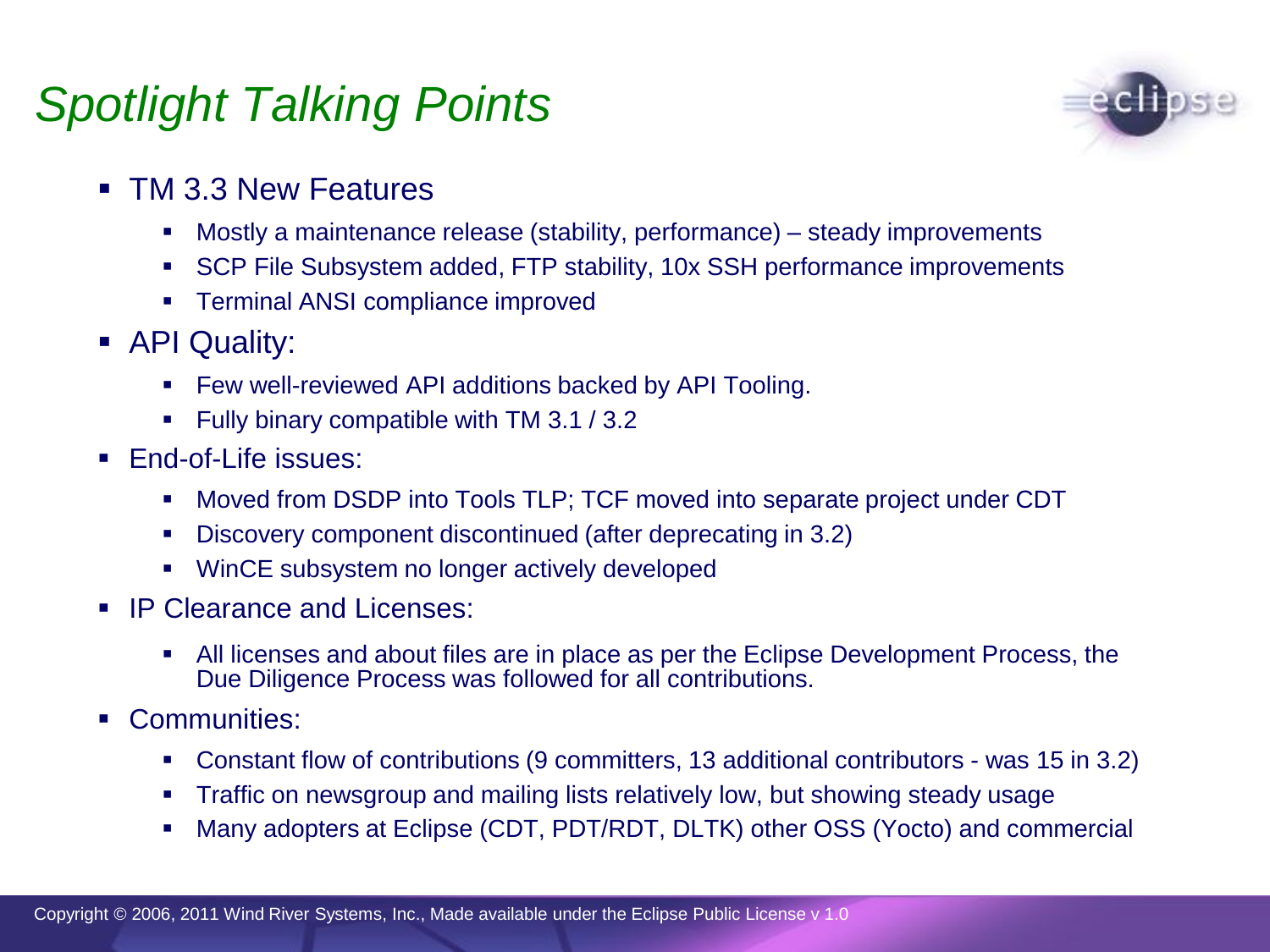# *Target Management – Introduction*



- Major project milestones
	- Project Created June 2, 2005
	- $\textsf{RSE} 1.0 \textsf{Nov} 12, 2006$
	- Yearly Train Release since TM 2.0 (Europa)
- Move from DSDP into Tools Toplevel Project Jan 2011
	- TCF moved into separate project under CDT
- Terminal + Remote System Explorer (RSE) remain stable
	- 9 committers (unchanged)
	- 13 individual contributors slightly down, but more diverse
- TM 3.3 project size (Terminal + RSE)
	- Constant at 356k LOC (small additions, but lost Discovery)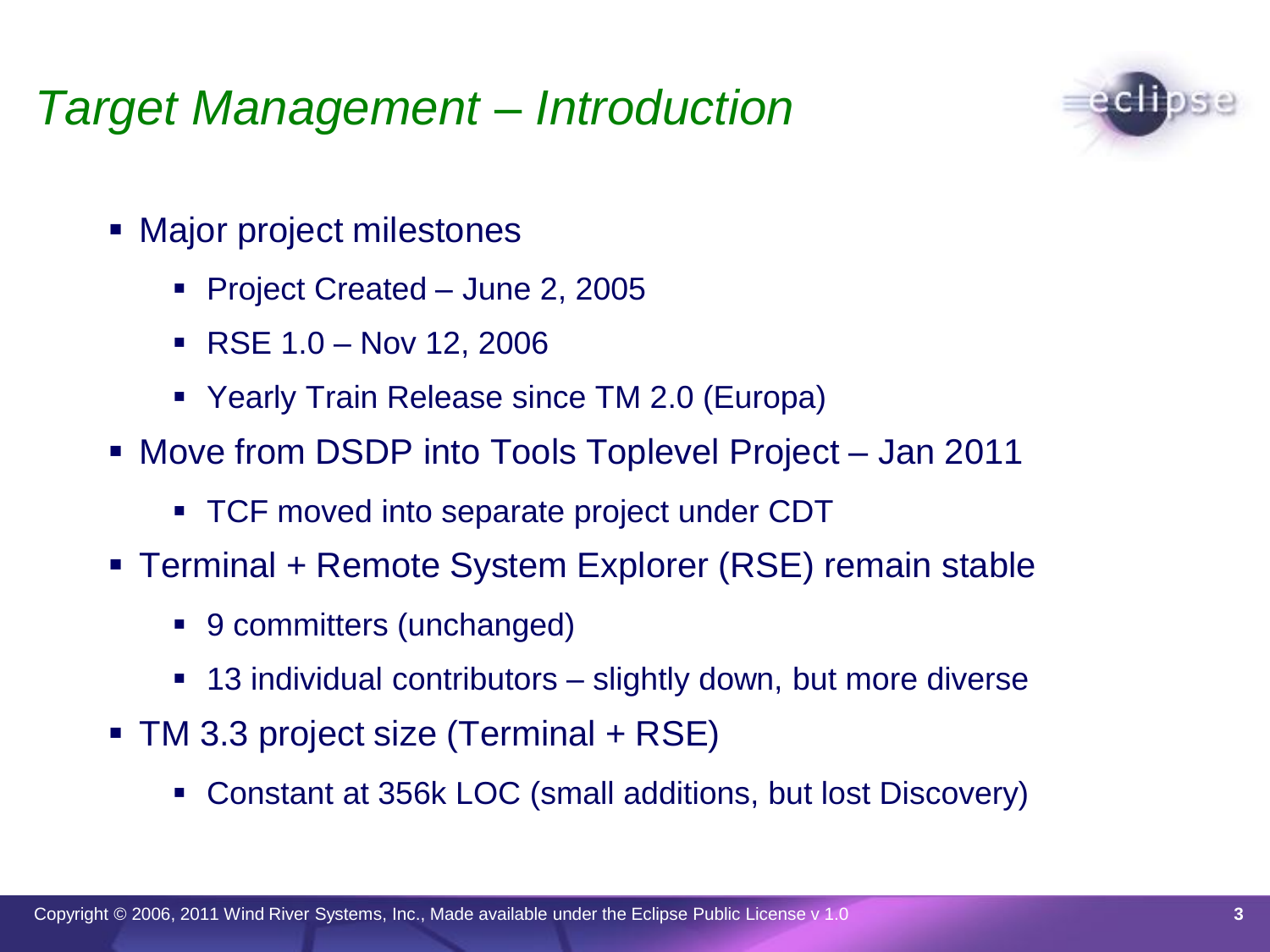# *Target Management vs. RSE*



"Data models and frameworks to configure and manage remote systems, their connections, and their services".

- **org.eclipse.tm.core**: Core Components (few dependencies)
	- **F** Terminal Widget and View
	- RAPI wrappers, Jakarta Commons/Net 3<sup>rd</sup> party library
- **org.eclipse.tm.rse**: A consistent framework and UI for accessing remote compute resources from Eclipse.
- Remote System Explorer (RSE) integrates core components. **TM is the "project", RSE is the "product"**.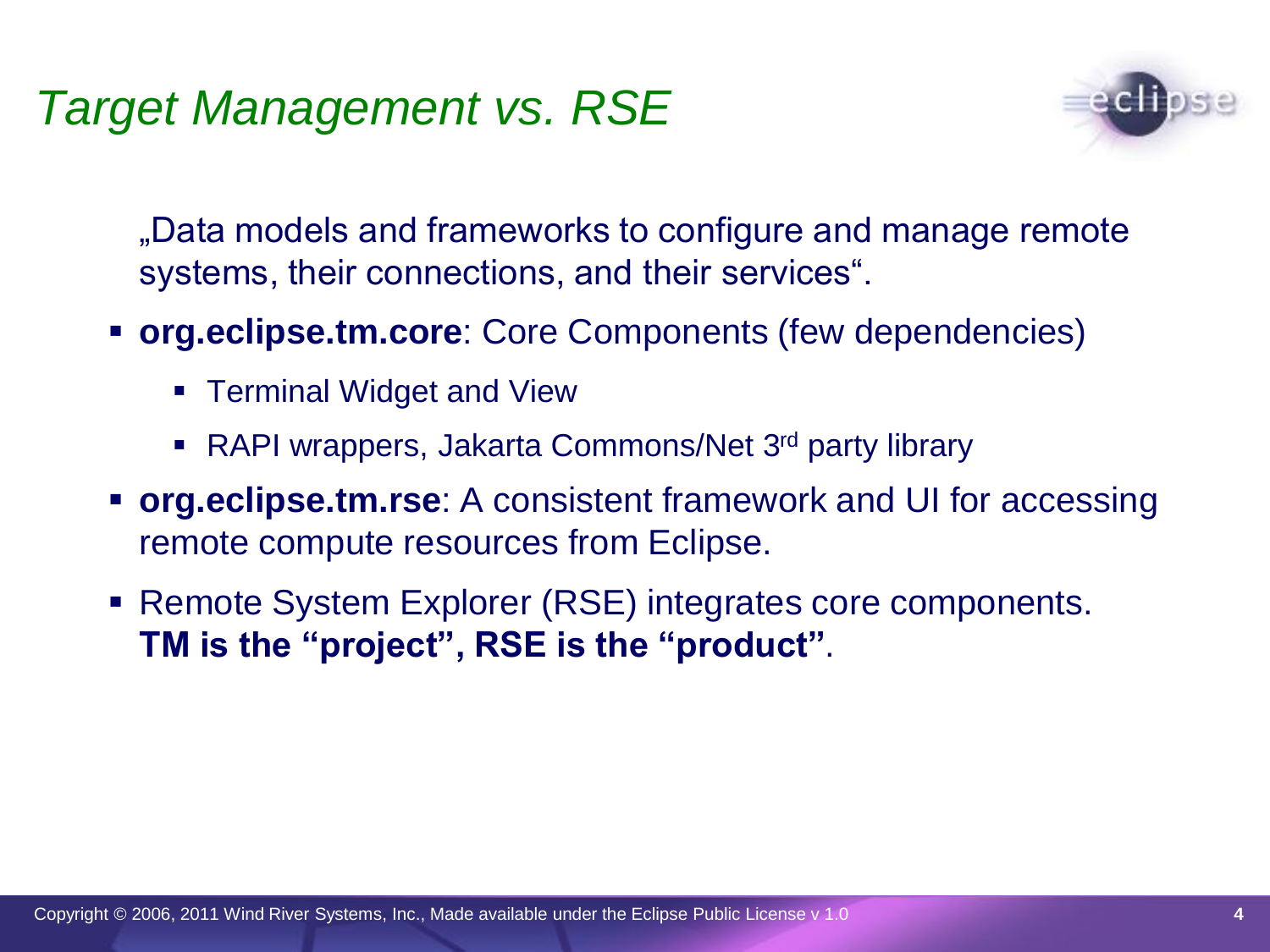# *TM 3.3 New Features*

- 
- 3.3 Plan available at <http://www.eclipse.org/projects/project-plan.php?projectid=tools.tm>
- **New Features** 
	- SCP File Subsystem added
	- Up to 10x Performance improvement for SSH (contributed)
	- FTP stability (IPv6 support through Commons Net 2.2)
	- Terminal ANSI compliance improvements
	- Builds + tests with Athena CBI on Hudson
- **Plan items that were deferred** 
	- Terminal public API
- Exact descriptions of changes and migration docs available from each milestone's build notes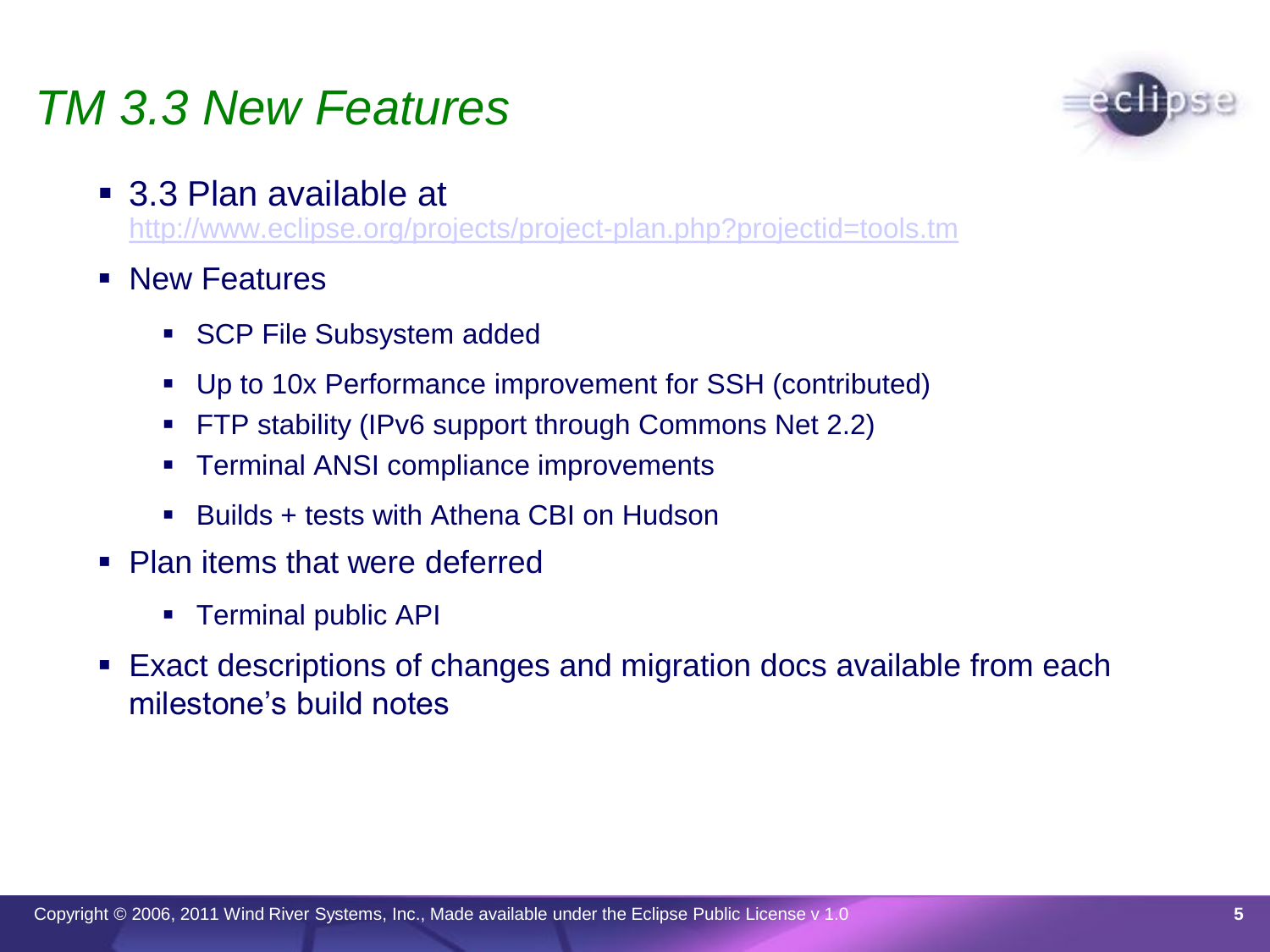# *Non-code aspects*



- Unchanged to previous years:
	- User documentation and tutorials (available on help.eclipse.org)
	- **ISV** documentation and tutorials
		- **Includes Javadoc, Architectural overview and 3 tutorials**
		- EclipseCon Tutorials with code, Webinar, Wiki-based FAQ
		- New&Noteworthy / Build Notes with each Milestone
	- Working Example Code
		- Adding a custom subsystem, Adding a custom service, Adding a remote popup menu action, Adding a remote Preference page
	- Externalization and Accessibility guidelines followed, Localization by IBM as well as the Babel project
	- Publications and Conference talks (EclipseCon)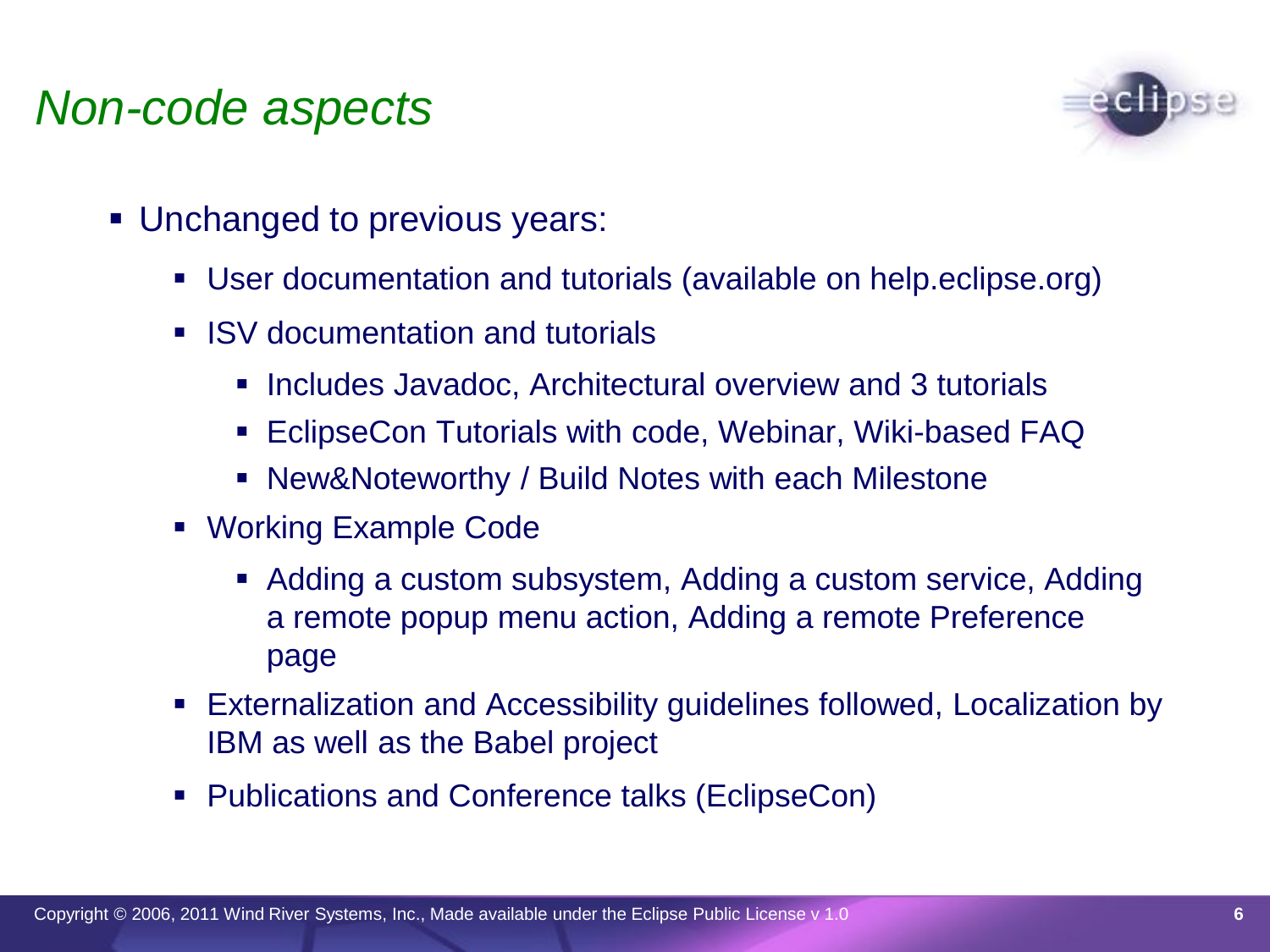#### *API: 3.3 Status*



- During the 3.3 cycle, Eclipse API Tooling was (again) used to ensure
	- Proper split of API and non-API without Leakage; version numbering, Javadoc and @since tags;
	- Without examples & tests: 893 API types / 1288 non-API (3.2: 1093 API / 1568 non-API)
		- Down due to losing TCF and Discovery
	- 3.3 showed that current APIs are maintainable. No new weaknesses added.
- **Current API:** 
	- **RSE Core Model Subsystem / Services / Filters API** 
		- 5 clients in RSE, plus 2 examples; Well documented, tutorial + examples; Few Unittests
	- **Distore Miners API** 
		- 4 clients in RSE, additional commercial clients at IBM; Javadoc, No unittests
	- UI Extensions and API (Widgets, menus, pages for remote)
		- Several internal and commercial clients; Javadoc, tutorial + examples; No unittests
	- **Persistence Providers** 
		- 3 clients in RSE, no external clients known; Javadoc; No unittests
- **Previous TM / RSE 3.1 / 3.2 releases are binary + workspace compatible**
- Official Terminal API still missing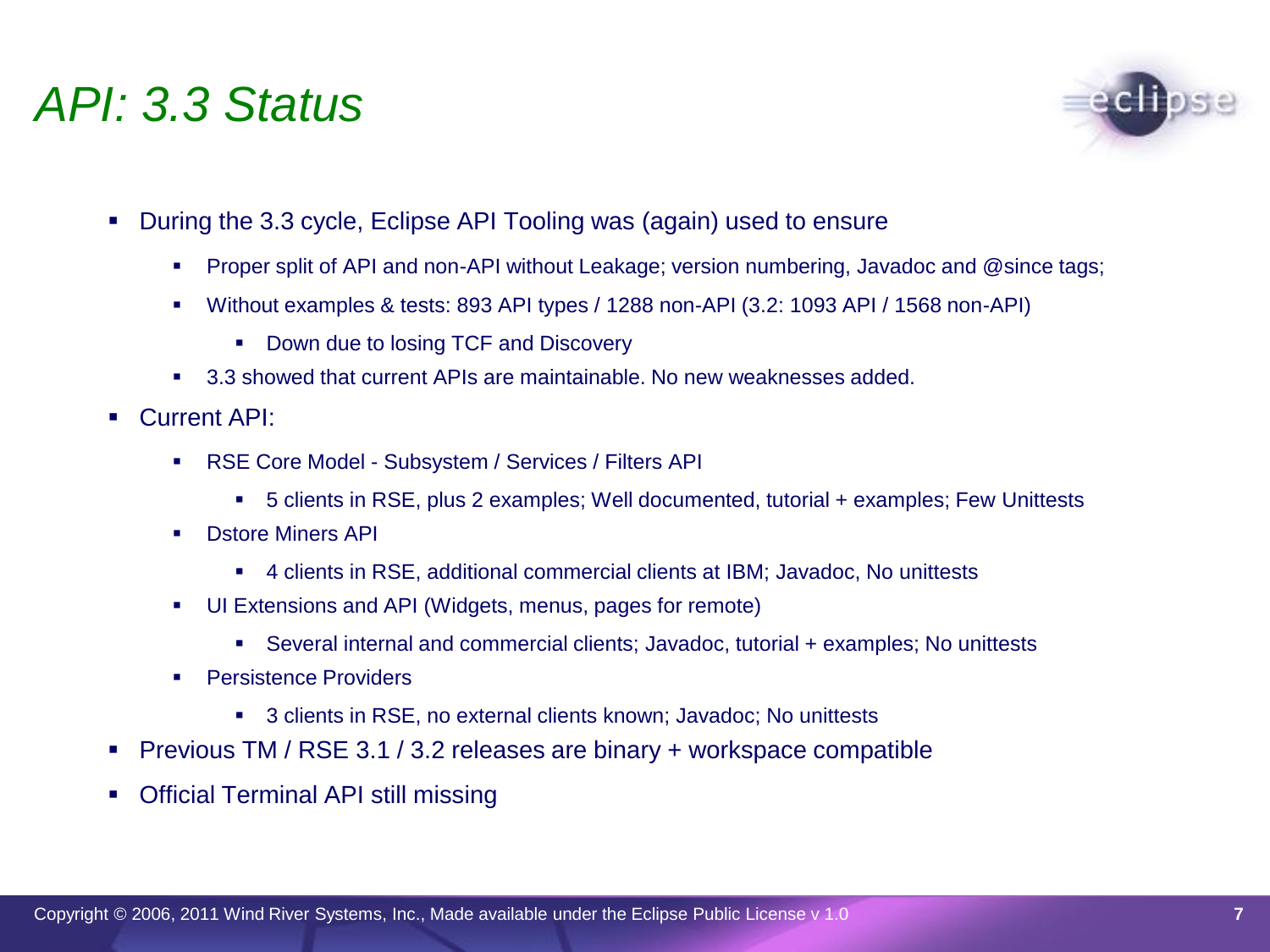# *Architectural Issues*



- Well-proven extensible subsystem / services concept + Terminal
- Legacy code (especially RSE) still not fully cleaned up
	- Still no clean UI / Non-UI separation and componentization
		- EFS provider very problematic commercial PHP vendors rolling their own for remote access in newer releases
	- Still some minimal Platform non-API use
		- But validated on Eclipse 4.1 / e4
- Need even more Unit Tests (hard to do for UI-heavy parts)
- Overlaps with other projects Many remote access APIs
	- E.g. Remote File Service 3 APIs: Platform EFS, ECF fileshare, RSE IFileService
	- Disconnected "Remote Development (RDT)" effort at IBM / PTP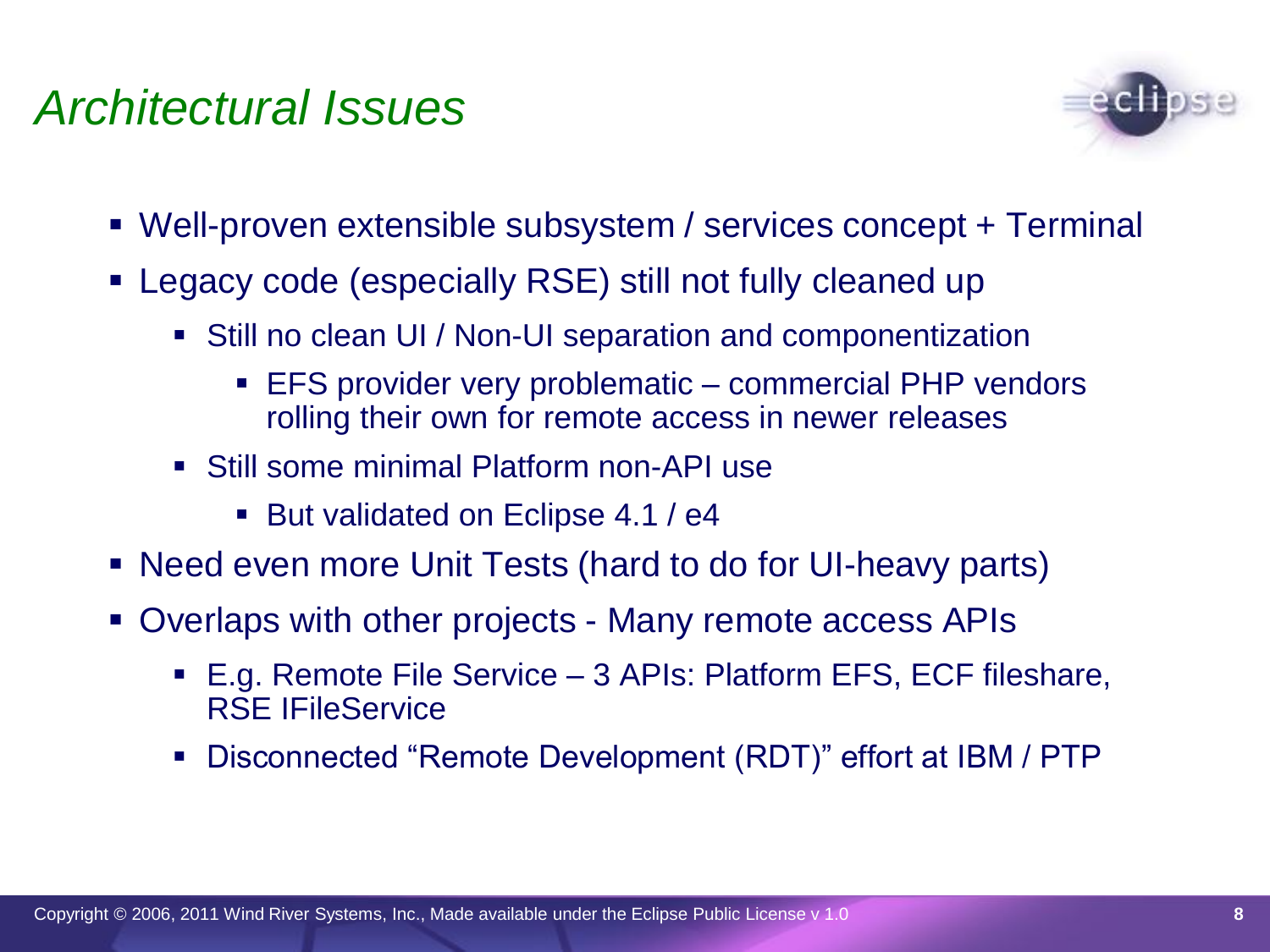# *Tool Usability*



- Seamless access to remote files
	- Edit, Compare, search and move remote files as if they were local
	- **Browse remote archives as virtual filesystem**
	- Optimized for minimal data transfer (as opposed to EFS)
	- Popular with remote Web page and PHP editing
		- Though commercial PHP vendors move away rolling their own
- Shell and Processes subsystems out of the box, generic framework for vendor-specific subsystems
	- Used by CDT, PTP/RDT, Linuxtools / Yocto and some commercial
- Lightweight embeddable Terminal widget used a lot commercially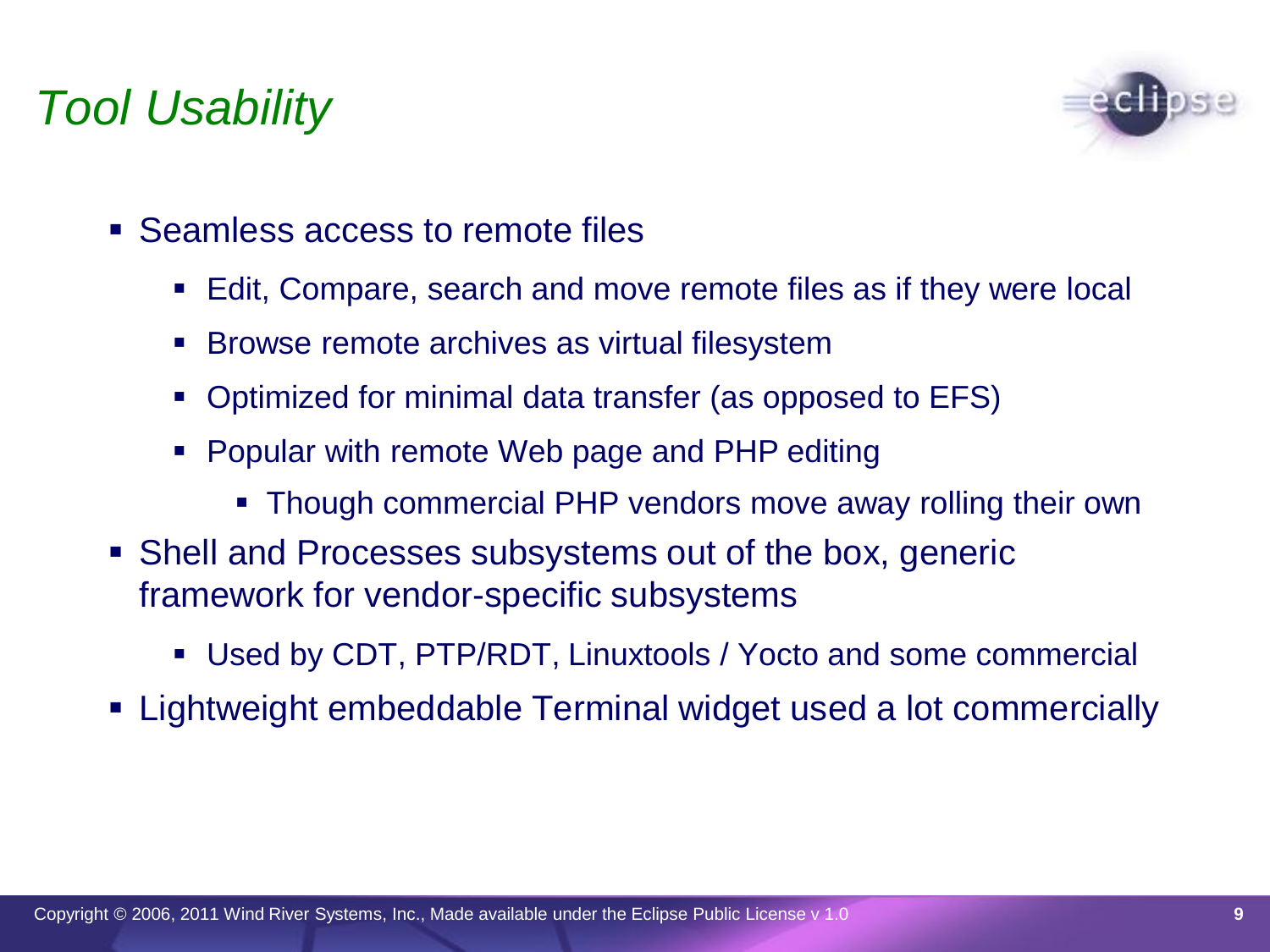# *End-of-life*



- TCF moved to separate project under CDT
	- But TCF / RSE integration still live and used by Yocto for Linux
- Service Discovery discontinued (after deprecating in 3.2)
- Windows CE subsystem no longer actively maintained (may discontinue in next release)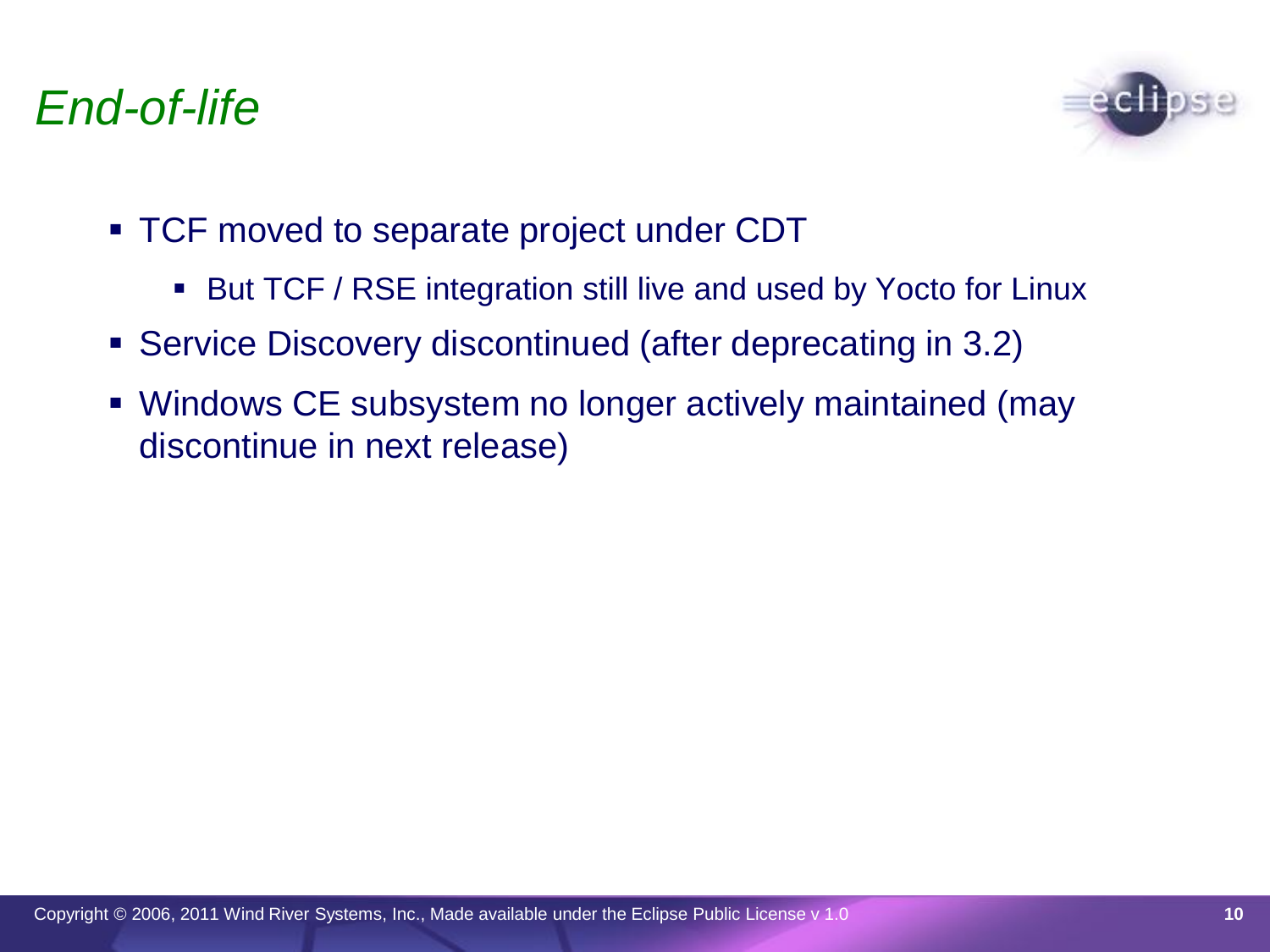*Bugzilla*



#### ■ Statistics as of 31-May-2011

| TM 3.3 Bugs fixed by Target Milestone |       |                |                |                |                |                |   |             |                   | TM 3.3 bugs still open |     |       |               |       |
|---------------------------------------|-------|----------------|----------------|----------------|----------------|----------------|---|-------------|-------------------|------------------------|-----|-------|---------------|-------|
|                                       | 3.1.1 | M <sub>3</sub> | M4             | M <sub>5</sub> | M6             | M7 I           |   |             | RC2 RC3 3.3 Fixed | 3.3.1                  | 3.4 | $---$ | <b>Future</b> | Total |
| blocker                               |       |                |                |                |                |                |   |             |                   |                        |     |       |               |       |
| critical                              |       |                |                | 1              |                |                |   |             |                   |                        |     |       | ٠             | ٠     |
| major                                 |       | -1             | 3              | 2              | 1              | 1              |   | 1           | 9                 | 3                      |     | 14    | 3             | 20    |
| normal                                | 21    | 10             | 11             | 21             | 16             | 23             | 3 |             | 105               | 59                     | 4   | 198   | 89            | 350   |
| minor                                 |       |                | 1              | 4              | 3              |                | 1 |             | 10                | 8                      | 1   | 40    | 53            | 102   |
| trivial                               |       |                |                |                |                | $\blacksquare$ |   | ٠           | ٠                 | 1                      |     | 7     | 13            | 21    |
| enhanc                                |       |                |                |                |                |                |   |             |                   |                        |     |       |               |       |
| ement                                 |       | 2              | $\overline{2}$ | 1              | $\overline{4}$ | $\mathbf{1}$   |   |             | 11                | 13                     | 11  | 103   | 130           | 257   |
| Total                                 | 23    | 13             | 17             | 29             | 24             | 25             | 4 | $\mathbf 1$ | 136               | 84                     | 16  | 362   | 288           | 750   |

- Currently 136 fixed in 3.3 / 750 open (3.2: 183 fixed / 763 open)
	- **Fix rate decreased, but backlog also increased**
	- Generally, defects under control
- **[http://www.eclipse.org/dsdp/tm/development/bug\\_process.](http://www.eclipse.org/org/press-release/20070403embedded.php)[php](http://www.eclipsecon.org/2007/index.php?page=sub/&id=3651)**
- Release Exit Criteria: 0 Critical / Blocker, Release Test Pass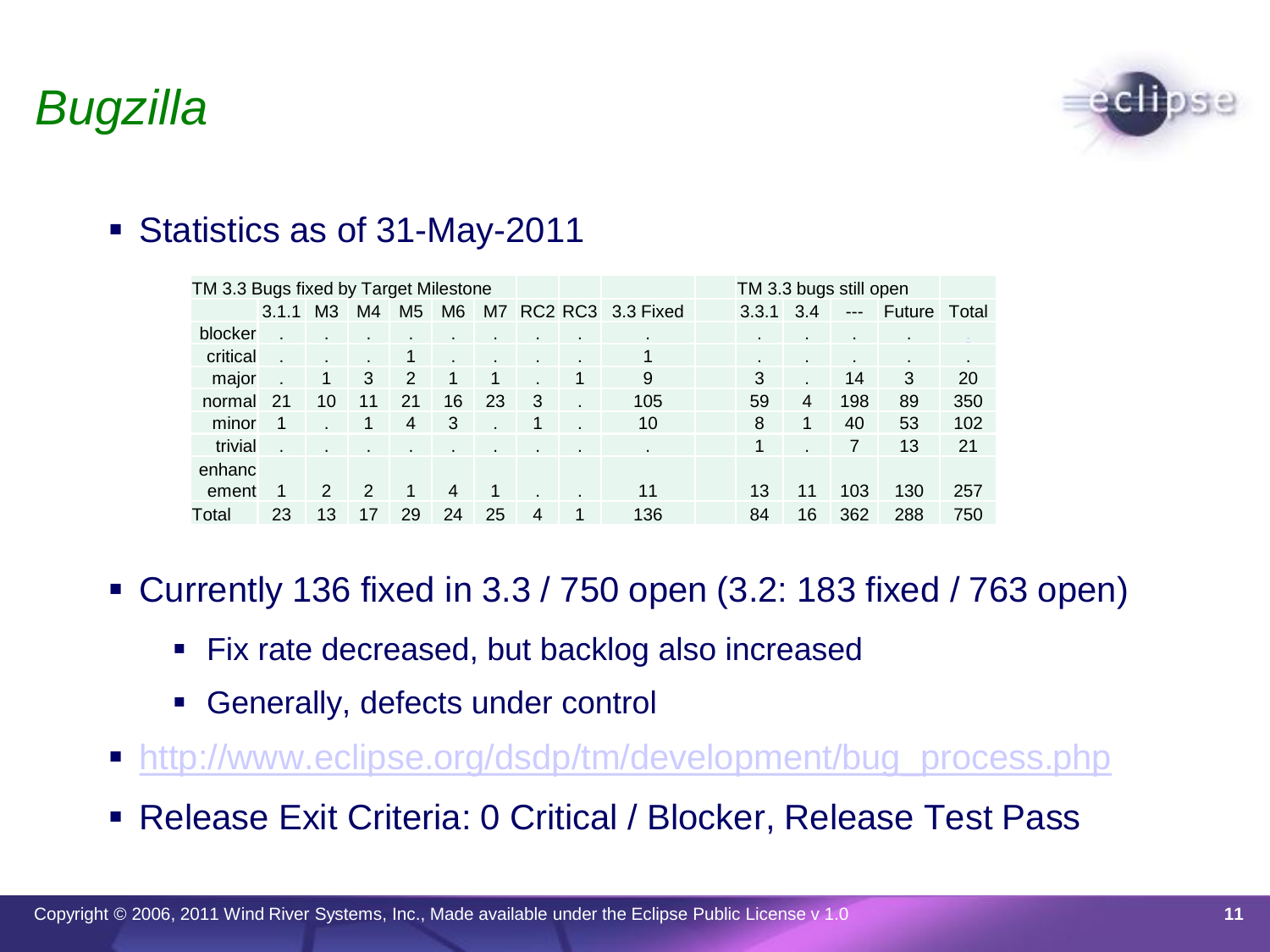# *Standards*



- RFC 959 FTP
	- Also supports RFC 1579 firewall-friendly FTP
	- Supported through Jakarta Commons/Net
	- **For details, see [http://jakarta.apache.org/commons/net/](http://live.eclipse.org/node/229)**
- **RFC 4251 ssh2** 
	- Also supports RFC 4252, 4253, 4254, 4256 (KI-authentication)
	- draft-ietf-secsh-filexfer-13 for sftp
	- **Supported through com.jcraft.jsch**
	- **For details, see [http://www.](http://wiki.eclipse.org/index.php/TM_Future_Planning)[jcraft](http://wiki.eclipse.org/index.php/TM_3.0_Testing)[.com/jsch/](http://www.eclipse.org/projects/project-plan.php?projectid=dsdp.tm)**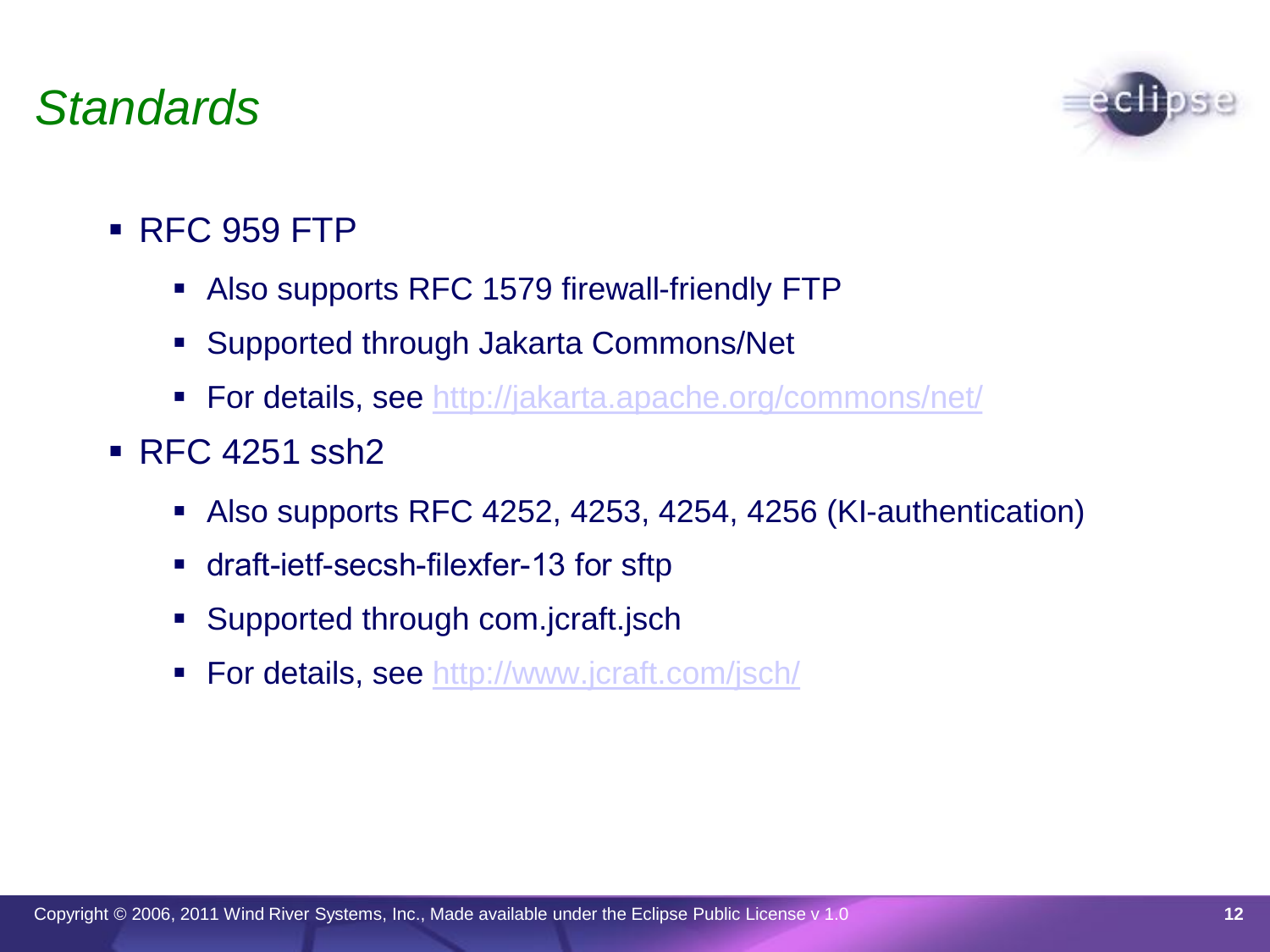# *UI Usability*



- Externalization and Accessibility guidelines followed
	- Keyboard accessibility of all items verified
	- Menu items for special keys
	- Messages marked up properly for screen readers
- All UI-visible Strings are externalized (tested with Babel)
- Externalization mostly through Eclipse NLS mechanism, partially through systemMessages.xml
- Localization IBM (for WebSphere), and Eclipse Babel project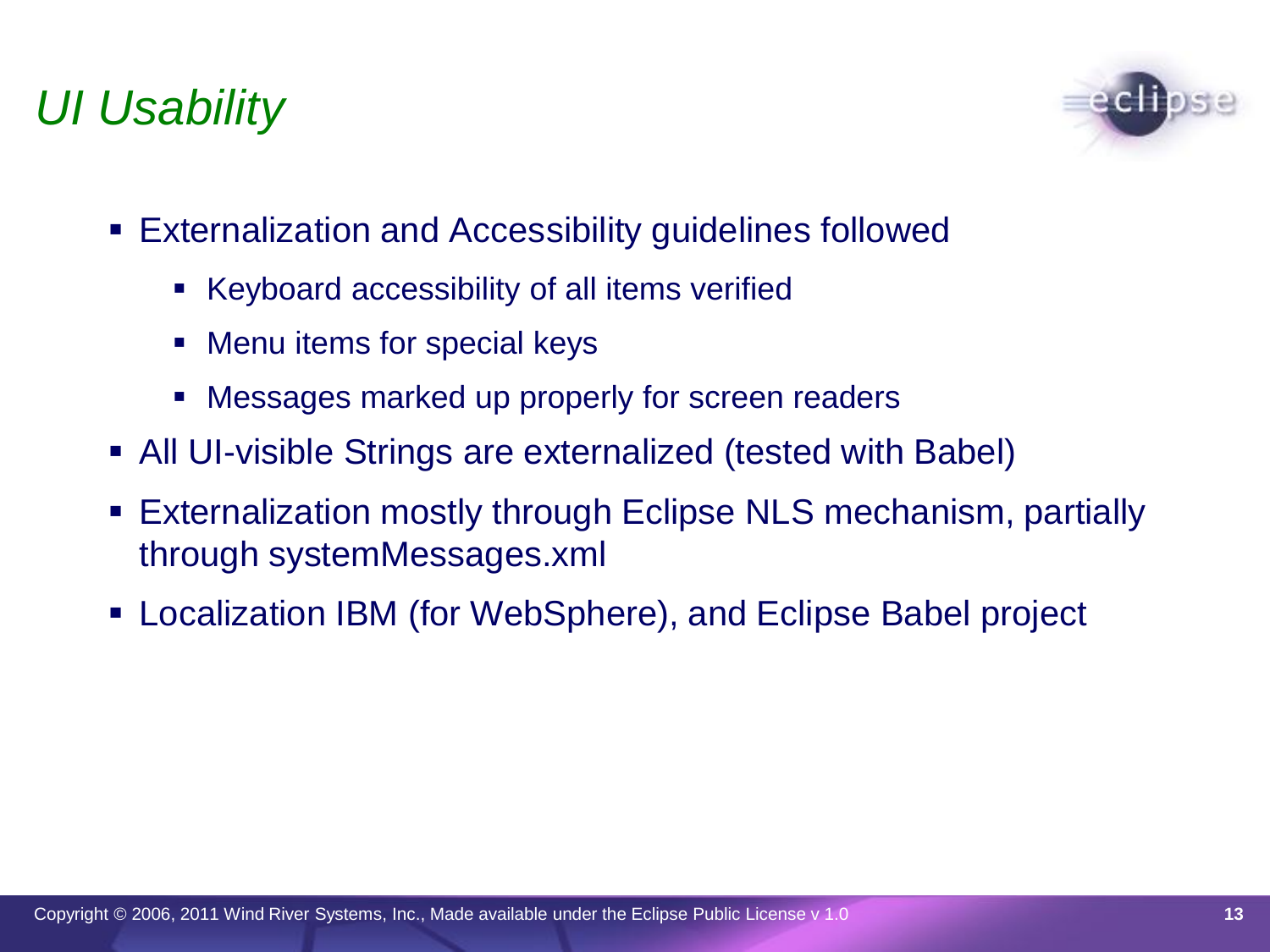# *Schedule*



- Original **Planning** document on the Wiki
- Original **XML** project plan posted Aug-2010
- Milestone dates were hit date-wise
	- But planned fixes / features often deferred content-wise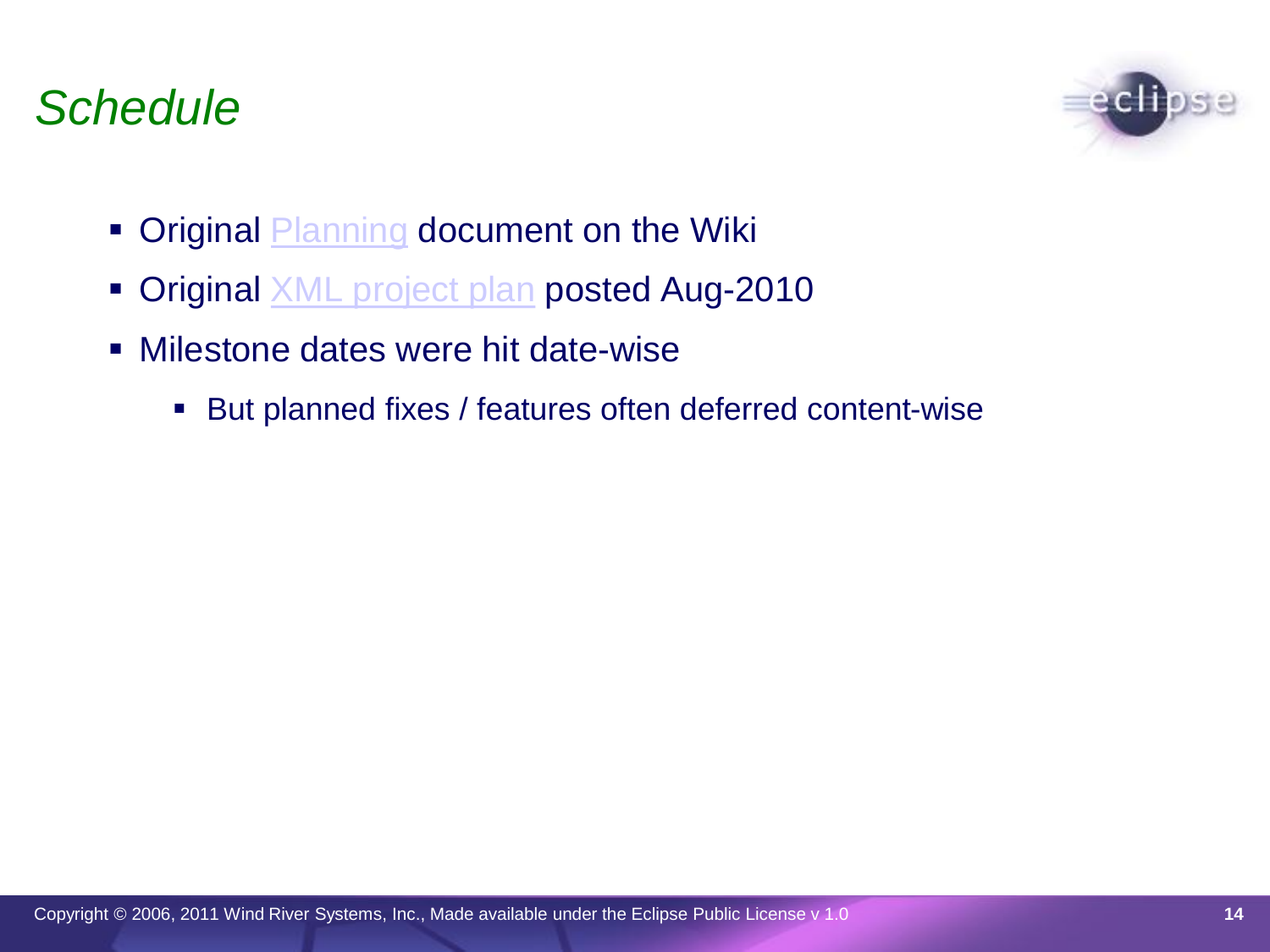# *Communities*



- Contributors and Committers
	- 9 committers (4 IBM, 3 Wind River, 1 Mentor Graphics, 1 independent) was 10 in 3.2 – steady activity, lost committers due to TCF move
	- 13 additional contributors: Freescale, Siemens, Appcelerator, Jboss, Individual… (was 15 in 3.2 – steady flow of contributions)
- Users
	- Mailing list and Newsgroup participation stagnating, but occasional posts as well as contributions do show end user adoption
- Adopters
	- Many adopters at Eclipse (CDT, PDT/RDT, DLTK) other OSS (Yocto) and commercial
	- Many adopters also contributing, plus several occasionally seen on the newsgroup or mailing list
	- Monthly open conf calls are de facto committer calls mostly offline communication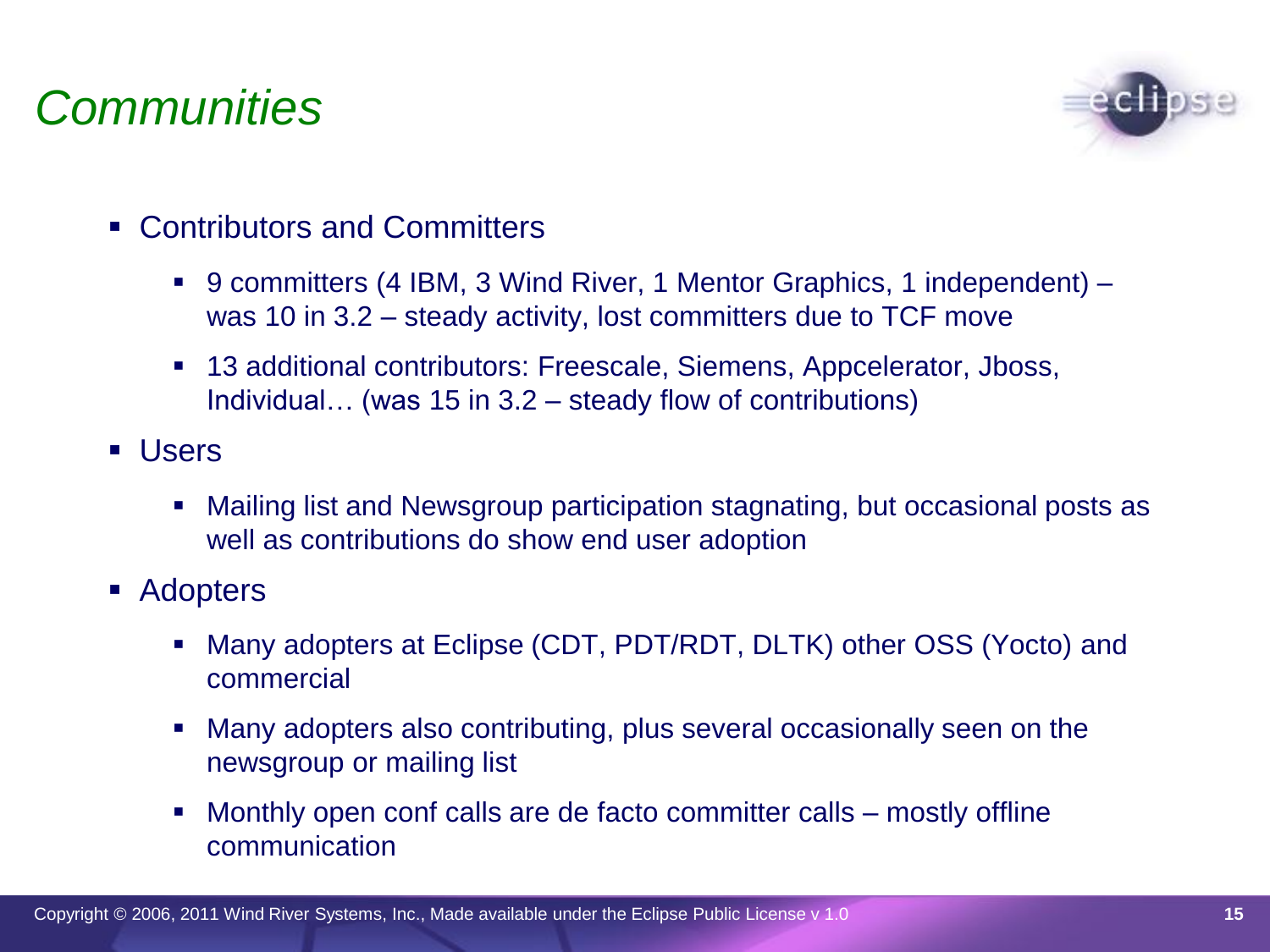#### *IP Issues*



As per the Eclipse IP Policy, the project verifies that:

- **.... the about files and use licenses are in place as per the Guidelines**
- ... all contributions (code, documentation, images, etc) have been committed by individuals who are Members of the Foundation and are abiding by the Eclipse IP Policy (training through Committer HOWTO)
- ... all significant contributions have been reviewed by the Foundation's legal stăff – even if written by committers prior to joining Eclipse
- **.... third-party libraries, have been documented in the release and** reviewed by the Foundation's legal staff
- **...** all contribution questionnaires have been completed
- ... the "provider" field of each plug-in is set to "Eclipse TM Project"
- ... the "copyright" field of each plug-in is set to the copyright owner
- …there are no 3<sup>rd</sup> party logos or fonts to be licensed under the EPL
- See the automated IP Log at http://www.eclipse.org/projects/ip\_log.php?projectid=dsdp.tm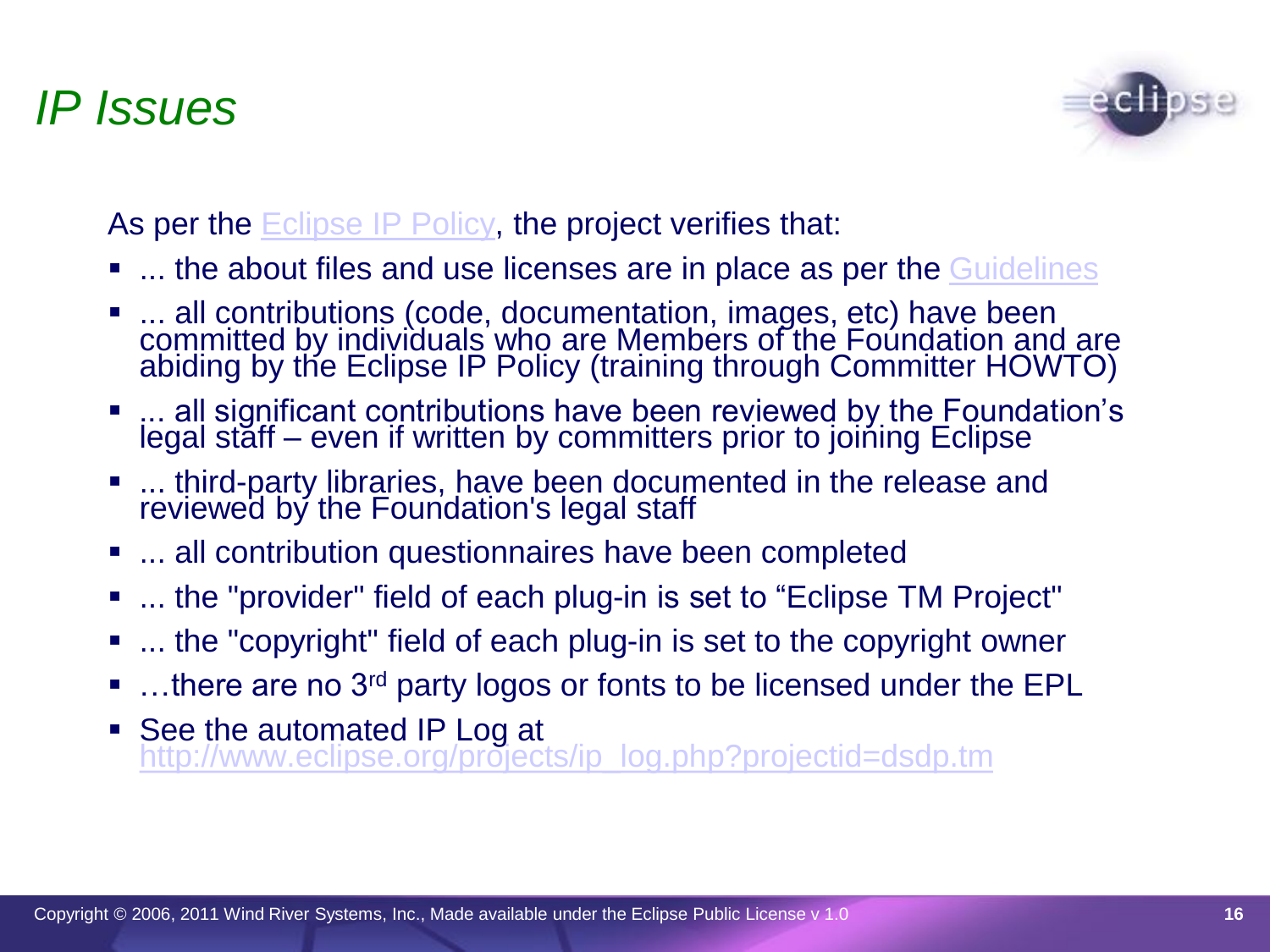#### *Future Plans*



- **Service Releases with the Indigo train** 
	- TM 3.3.1 and 3.3.2
- Shooting for backward compatibility again next year
	- TM 3.4 release in June 2012 to be backward compatible
- Moving forward on deferred items from the 3.3 plan
	- Bug backlog reduction
	- **Performance, Scalability, Usability**